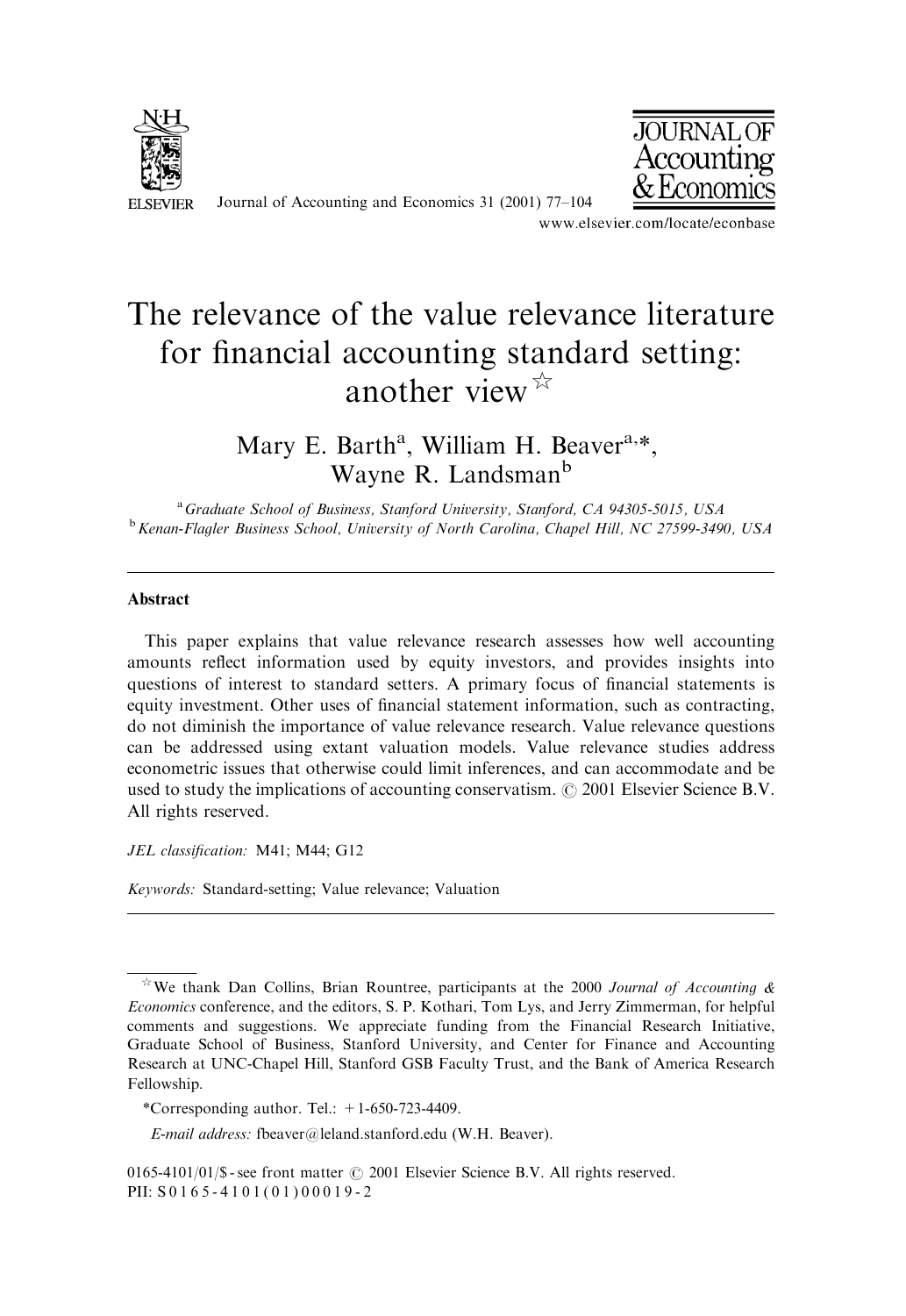## 1. Introduction

This paper offers a view of the relevance of value relevance research for financial accounting standard setting that contrasts with the view offered in Holthausen and Watts (2001) (hereafter HW). A key conclusion of HW is that value relevance research offers little or no insight for standard setting. As active participants in value relevance research and standard setting, our purpose is to clarify the relevance of the value relevance literature to financial accounting standard setting. Because we are discussants of HW, we only address issues raised in that paper. In particular, HW is limited in scope to a discussion of the relevance of the value relevance literature for financial accounting standard setting; it does not comprehensively review the value relevance literature. Accordingly, our discussion is similarly limited. A key conclusion of our paper is that the value relevance literature provides fruitful insights for standard setting.

This paper also clarifies several misconceptions articulated in HW regarding value relevance research. In particular, we make six points, which contrast with statements in HW. First, value relevance research provides insights into questions of interest to standard setters and other non-academic constituents. Although there is no extant academic theory of accounting or standard setting, the Financial Accounting Standards Board (FASB) articulates its theory of accounting and standard setting in its Concepts Statements. Using well-accepted valuation models, value relevance research attempts to operationalize key dimensions of the FASB's theory to assess the relevance and reliability of accounting amounts. Second, a primary focus of the FASB and other standard setters is equity investment. Although financial statements have a variety of applications beyond equity investment, e.g., management compensation and debt contracts, the possible contracting uses of financial statements in no way diminish the importance of value relevance research, which focuses on equity investment.

Third, empirical implementations of extant valuation models can be used to address questions of value relevance, despite the simplifying assumptions underlying the models. Fourth, value relevance research can accommodate conservatism, and can be used to study the implications of conservatism for the relation between accounting amounts and equity values. In fact, value relevance research is a basis for establishing that some financial accounting practices are perceived by equity investors as conservative. Fifth, value relevance studies are designed to assess whether particular accounting amounts reflect information that is used by investors in valuing firms' equity. Because ''usefulness'' is not a well-defined concept in accounting research, value relevance studies typically do not and are not designed to assess the usefulness of accounting amounts. Sixth, econometric techniques can be and are applied to mitigate the effects of common econometric issues arising in value relevance studies that otherwise could limit the validity of the inferences drawn from such studies.